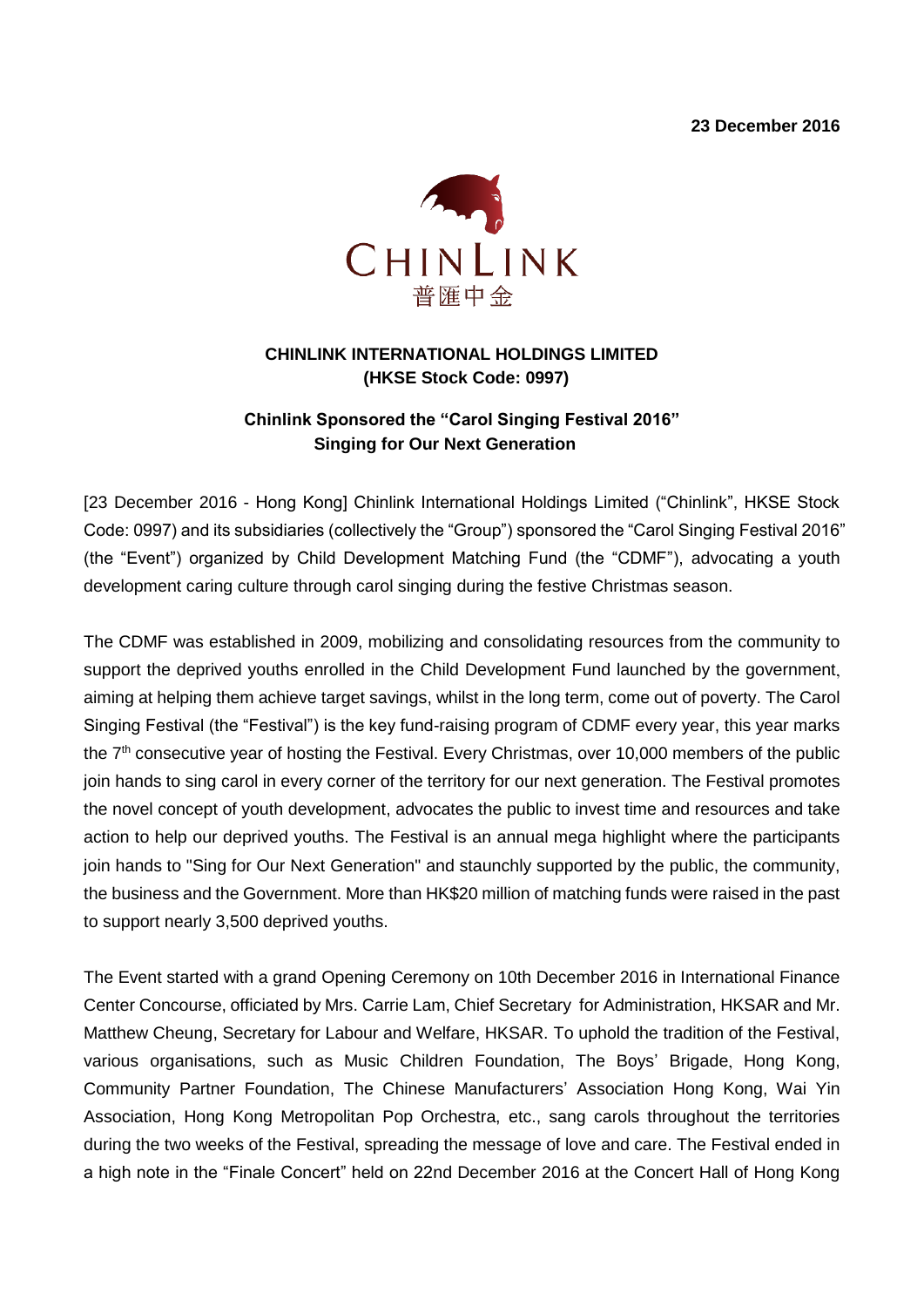Academy for Performing Arts. With marvelous performances by Mr. Choy Lap Tak and his students, Mr. Sunny Ho, Ms. Elise Liu, The Hong Kong Wind Symphony and the Hong Kong Virtuoso Chorus, every participant was dwelt in the delightful music and had an enjoyable night.

Mr. Siu Wai Yip, Executive Director of Chinlink, said, "The Group has been actively participating in charitable and community activities, especially in nurturing the youths for the sustainable development of Hong Kong. We are honored to sponsor the meaning event of the Carol Singing Festival. During Christmas, all walks of life sing for our next generation and donate to match the personal savings of the deprived teenagers, demonstrating social inclusion with love and care."



Mr. Siu Wai Yip (second row, second from left), Executive Director of Chinlink International Holdings Limited attended the Opening Ceremony of "Carol Singing Festival 2016" and received souvenir from the officiating guests, Mrs. Carrie Lam, Chief Secretary for Administration of HKSAR (second row, third from left), and Mrs. Amy Chan, Chairman of the Child Development Matching Fund (second row, first from left).

*– End –*

#### **About Chinlink International Holdings Limited**

Chinlink International Holdings Limited is a listed company on the Main Board of Hong Kong Stock Exchange (Stock Code: 0997). Chinlink is an alternative finance service provider integrating logistics services into finance services to offer a comprehensive and unique financing platform, optimizing the supply chain cash flow and efficiency for the small and medium-sized enterprises in China and Hong Kong. For business particulars, please visit [www.chinlinkint.com.](http://www.chinlinkint.com/)